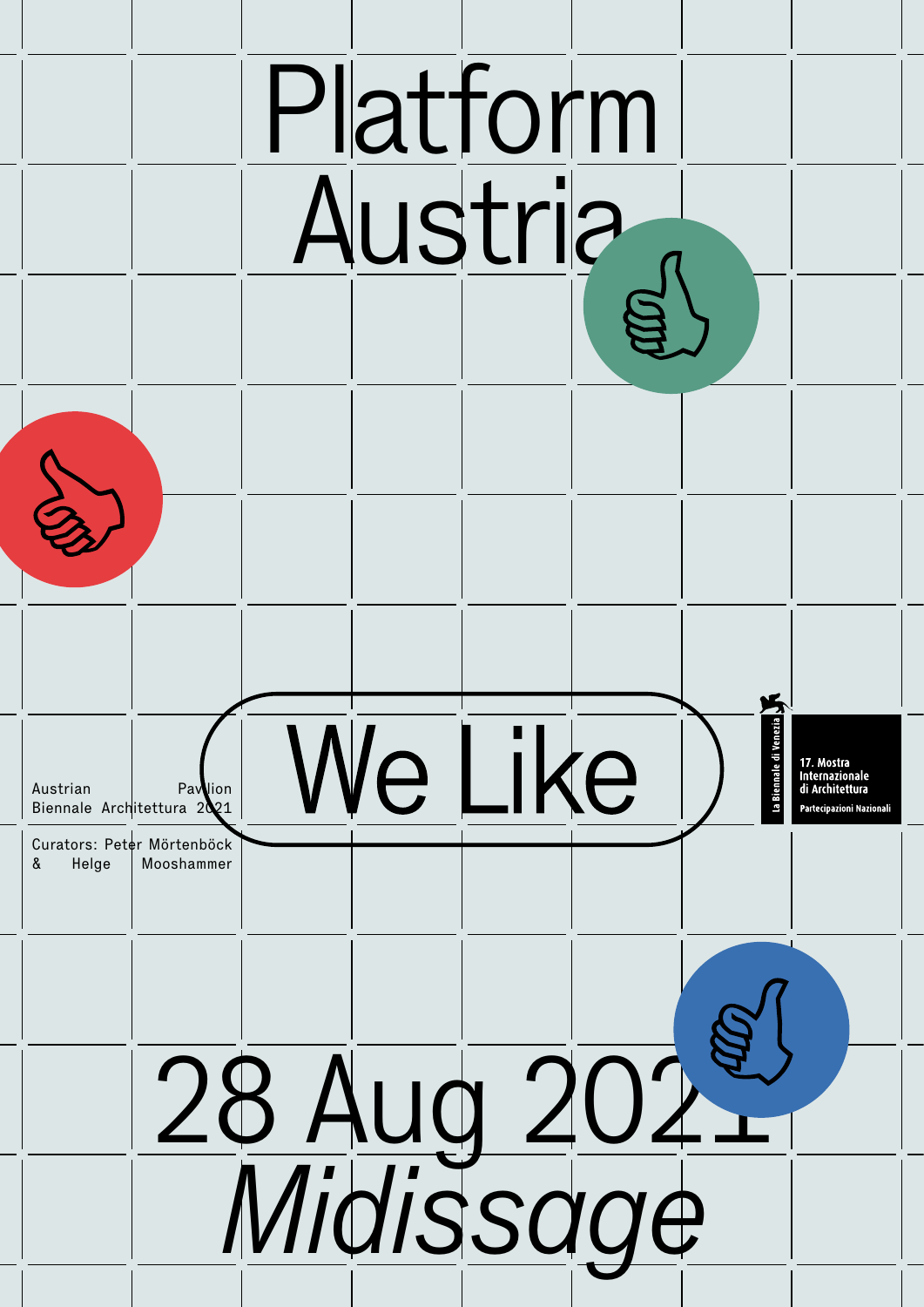# PANEL DISCUSSIONS ON PLATFORM URBANISM

### $(11am-12pm)$

# THE FUTURE IS PUBLIC: ACTIVISM IN THE AGE OF PLATFORM CAPITAL

Slutty Urbanism, University of Amsterdam Gerald Nestler and Sylvia Eckermann, Vienna Into the Black Box, University of Bologna

chaired by Carmen Lael Hines

### $(12pm-1pm)$

# CITY ON DEMAND? QUESTIONING THE URBANISATION OF TECHNOLOGY CAPITAL

Daniel Cardoso Llach, Carnegie Mellon University Leo Hollis, London Jochen Becker, metroZones, Berlin Bernadette Krejs, TU Wien

chaired by Helge Mooshammer

### $(1pm-2pm)$

# ACCESS IS THE NEW CAPITAL: HOW DID WE GET HERE, AND WHAT'S NEXT?

Tom Avermaete, ETH Zurich Mona Mahall, HCU Hamburg Asli Serbest, HFK Bremen Peter Lang, Rome

chaired by Peter Mörtenböck

### 2pm–3pm

# NETWORKED PRACTICES: CURATORIAL PLATFORMS AND COLLECTIVE ACTION

Irit Rogoff, Goldsmiths, University of London Hae-Won Shin, curator of the Korean Pavilion Rafał Śliwa, curator of the Polish Pavilion

chaired by Peter Mörtenböck and Helge Mooshammer

# 3pm–4pm THE PLATEORM IS MY BOYFRIEND: DATA BODIES AND INFRASTRUCTURES

Benj Gerdes, Royal Institute of Art, Stockholm Ofri Cnaani, Goldsmiths, University of London Lucia Babina, Bologna Gabu Heindl, Vienna

chaired by Carmen Lael Hines

### $(4$ pm–5pm $)$

# LABOUR IN THE PLATFORM CITY

Saskia Sassen, Columbia University Richard Sennett, MIT Peggy Deamer, Yale University Sandro Mezzadra, University of Bologna

chaired by Peter Mörtenböck and Helge Mooshammer

For more details on the participating speakers' contributions to the exhibition see:

www.platform-austria.org/blog

Peter Mörtenböck and Helge Mooshammer (eds.): *Platform Urbanism and Its Discontents.*  Rotterdam: nai010 publishers, 2021